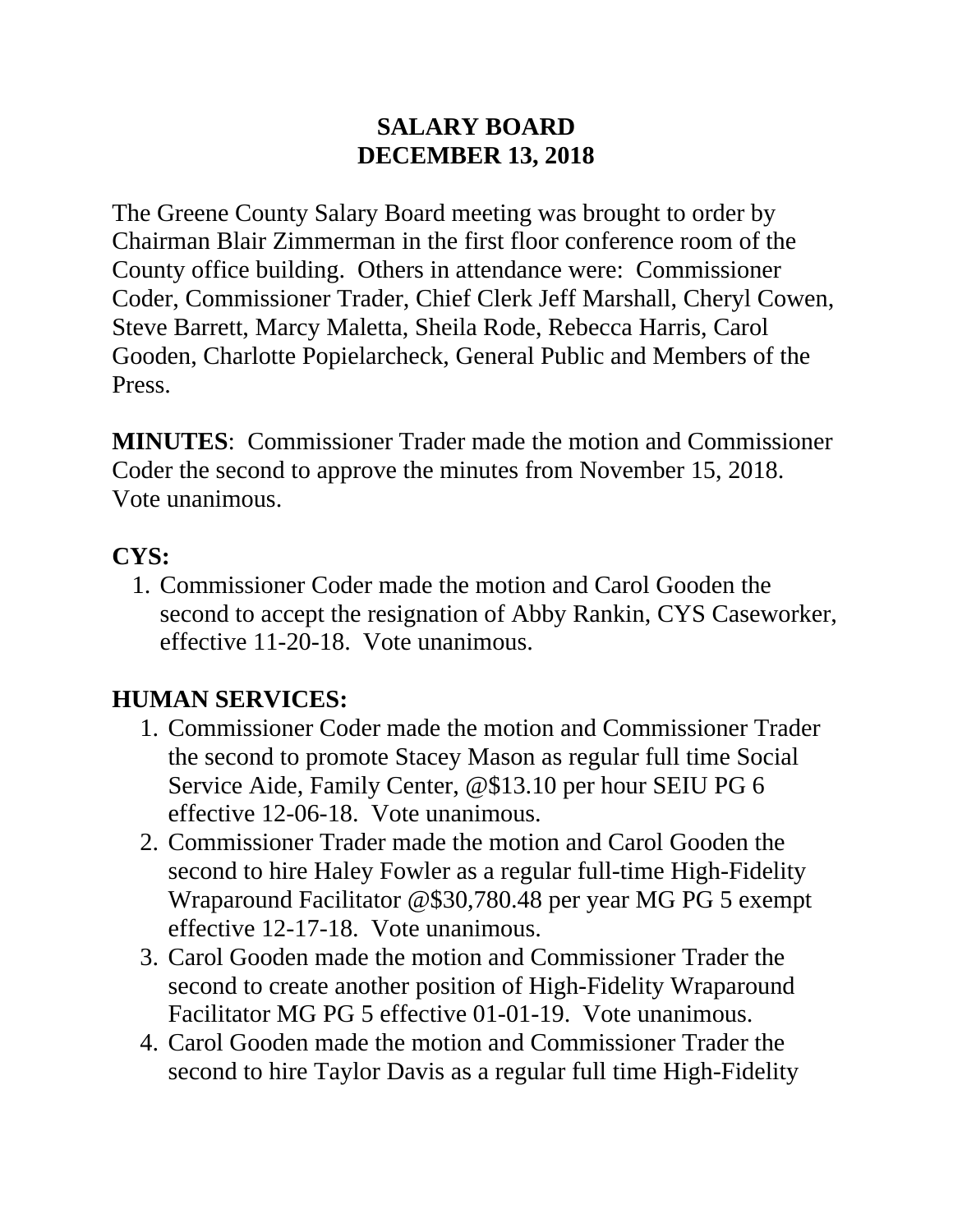Wraparound Facilitator @\$30,780.48 per year MG PG 5 exempt effective 01-07-19. Vote unanimous.

- 5. Commissioner Trader made the motion and Commissioner Coder the second to accept the reclassification of Melanie Davis, High Fidelity Wraparound Family Support Partner from regular part time to regular full time with no change in hourly rate effective 01- 01-19. Vote unanimous.
- 6. Commissioner Trader made the motion and Carol Gooden the second to accept the reclassification of Kirstin Howes, High Fidelity Wraparound Youth Support Partner from regular part time to regular full time with no change in hourly rate effective 01-01- 19. Vote unanimous.
- 7. Carol Gooden made the motion and Commissioner Trader the second to accept the salary adjustment for Karen Bennett, Human Services Administrator, @\$89,836.70 due to end of temporary pay increase effective 12-06-18 due to the end of additional assignments. Vote unanimous.

#### **PUBLIC DEFENDER:**

1. Commissioner Trader made the motion and Commissioner Coder the second to accept the resignation of Kimberly Furmanek, Assistant Public Defender, effective 12-07-18. Vote unanimous.

# **TOURISM:**

1. Carol Gooden made the motion and Commissioner Trader the second to hire Dorothea Jan Adams as a regular full time Secretary II @\$13.42 per hour SEIU PG 7 effective 12-10-18. Vote unanimous.

## **MAINTENANCE:**

- 1. Commissioner Trader made the motion and Carol Gooden the second to accept the resignation of Tony Cirota, Custodial Worker, effective 11-30-18. Vote unanimous.
- 2. Commissioner Trader made the motion and Carol Gooden the second to hire Patricia Keller as a regular full time Custodial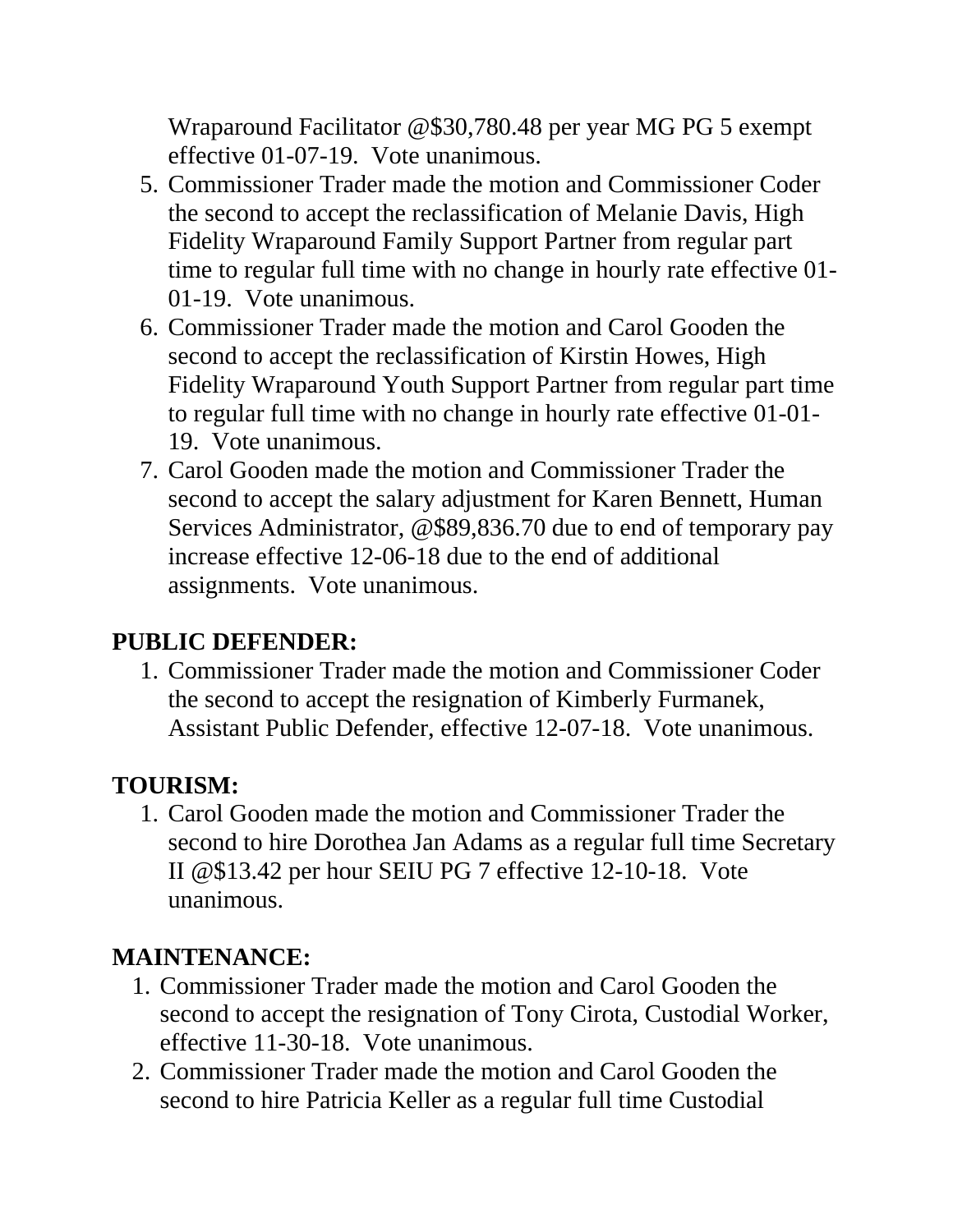Worker I @\$11.92 per hour SEIU PG 2 effective 11-26-18. Vote unanimous.

## **COURTS:**

- 1. Sheila Rode made the motion and Commissioner Trader the second to create the position of Senior Law Clerk under management PG 10 effective 11-08-18. Vote unanimous.
- 2. Sheila Rode made the motion and Carol Gooden the second to accept the promotion of Toni Murphy to regular full time Senior Law Clerk @\$45,000 per year MG PG 10 exempt effective 11-08- 18. Vote unanimous.
- 3. Sheila Rode made the motion and Carol Gooden the second to accept the change in status for Jenna Freund from casual to regular part time Court Reporter, with no change in pay effective 11-12-18. Vote unanimous.
- 4. Sheila Rode made the motion and Carol Gooden the second to hire David Baily as a regular full time Tip Staff @\$10.00 per hour effective 12-03-18. Vote unanimous.
- 5. Sheila Rode made the motion and Commissioner Trader the second to accept the termination of Breanne Spitznogle, Law Clerk, effective 12-07-18. Vote unanimous.
- 6. Sheila Rode made the motion and Commissioner Trader the second to remove the following casual Tip Staff from payroll effective 12- 10-18: Paige Armstrong, Kevin Beal, Peter Rameas and Cathy Zuback. Vote unanimous.

## **DOMESTIC RELATIONS:**

1. Sheila Rode made the motion and Commissioner Trader the second to accept the resignation of Lisa Eddy effective 12-14-18. Vote unanimous.

## **REGISTER AND RECORDER:**

1. Commissioner Coder made the motion and Commissioner Trader the second to hire Julie Whipkey as a temporary part time Department Clerk @\$12.19 per hour effective 12-07-18. Vote unanimous.